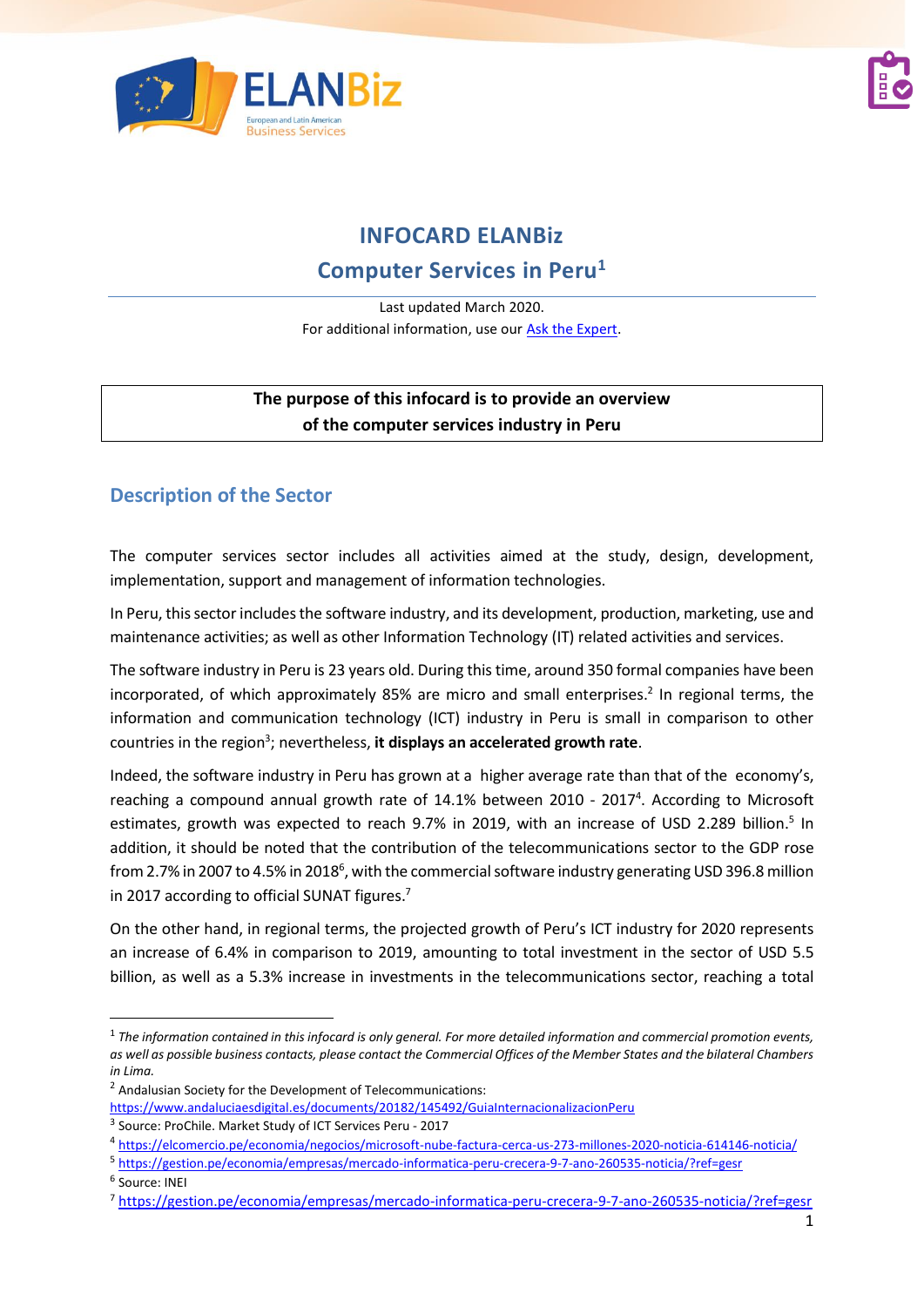



investment of USD 6.9 billion in the sector. $^8$ 

In terms of opportunities for European companies, "*the largest consumer of specific software solutions in Peru is (...) the financial sector, although the needs for departments such as human resources, ad hoc solutions for labs and pharmaceutical companies, as well as the mining and energy sector (…)*" 9 . In addition to the aforementioned, the use of cloud services has kept growing. In 2016 alone, 44.8% of big and medium companies (annual sales of at least PEN 10 million) required these services, and invested around USD 20 million in cloud technologies. <sup>10</sup> Likewise,Peru is projected to have the highest increase in cloud computing expenditure in 2020 in comparison to the rest of Latin American countries, surpassing the regional average increase of 31%. $^{11}$ 

These growth rates are due to global increase in demand for software solutions both at industry and individual-consumer levels on the one hand and due to domestic reasons as a result of the country's current technological deficit on the other hand., **Demand is particularly high for web design, custom programming (including planning, design, development and maintenance), general software solutions and online marketing**.

## **Evolution of Sector Activity**



The growth rate of the ICT industry has exceeded the GDP growth rate:

*Source: IDC - commissioned by Microsoft*

<sup>8</sup> <https://gestion.pe/blog/disrupcion-en-la-nube/2020/01/la-nube-la-apuesta-de-peru-en-el-2020.html/?ref=gesr>

<sup>9</sup> Source. Economic and Trade Office of the Spanish Embassy in Lima. The ICT Market in Peru. December 2013. <sup>10</sup> Oxford Business Group: The Report – Peru 2017. P 174.

<sup>11</sup> <https://gestion.pe/blog/disrupcion-en-la-nube/2020/01/la-nube-la-apuesta-de-peru-en-el-2020.html/?ref=gesr>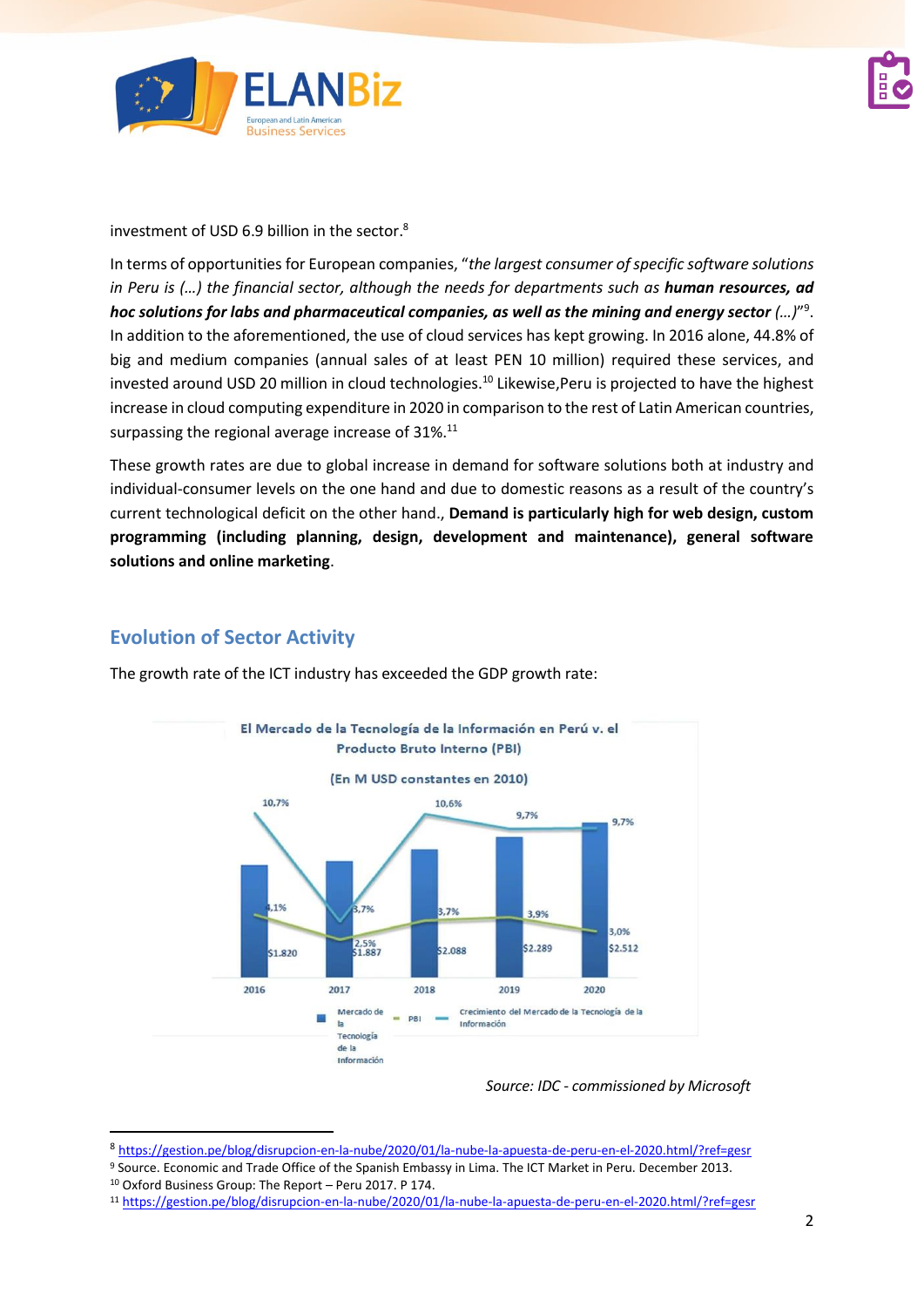

This growth is not only tied to direct demand for software, but also to other areas of ICT business, which are becoming more frequent, such as:<sup>12</sup>

- Computer security and data privacy: Ranks as top priority for IT departments in the region given the high dependency of companies on IT solutions for business operations in addition to the complexity of technological infrastructure. Security solutions are sought to ensure continuous and safe operations.
- Business Process Management (BPM) or Process Optimization.
- Enterprise Resource Planning (ERP): Enterprise resource planning systems, management information systems. There is a trend of strong investment in these IT solutions due to a higher demand of multinational providers (SAP: Business One and All In One, Oracle, Microsoft: Microsoft Dynamics) as well as a need to replace existing solutions (tailor made development).
- Business Intelligence (BI), Customer Relationship Management (CMR) and other Business Intelligence Applications.
- E-learning and virtual classrooms.
- Cloud storage (Cloud computing) and document management.
- Transparency, efficiency and/or saving resources of government agencies.
- Migration services and general data quality.
- Multimedia and digital animation: several companies dedicated to graphic and visual design.

## **Characteristics of Local Companies in the Sector**

The **Peruvian market is almost exclusively aimed at the corporate sector**, in particular the financial, retail, education, mining, industrial and construction sectors.

**Piracy is a significant challenge** affecting the future growth of the computer services industry in Peru. According to several studies "*Peru ranks among the Latin American countries with more challenges concerning piracy*" with high levels of informality in the information technology sectors, a lack of culture regarding intellectual property<sup>13</sup> and a rate of piracy of 62%, which meant losses of USD 190 million in 2017. This figure is above the global average for piracy in Latin America, which was 52%.<sup>14</sup> Nevertheless, it should be noted that piracy in Peru went down 5% in the last 3 years, due to the efforts undertaken by the government to fight this crime. 15

<sup>12</sup> Source: Uruguay XXI, Promotion of Investment and Exports. Peru File – Services Sector. September 2014.

<sup>&</sup>lt;sup>13</sup> According to the declarations of the former General Manager of Microsoft, see Oxford Business Group: The Report – Peru 2017. P 174.

<sup>14</sup> BSA – The Software Alliance: 2018 BSA Global Software Survey. P 10.

<sup>&</sup>lt;sup>15</sup> The National Institute for the Defense of Competition and Intellectual Property (Indecopi) has carried out many campaigns for the protection of software. See [https://www.indecopi.gob.pe/web/tienda-virtual/mapa-del](https://www.indecopi.gob.pe/web/tienda-virtual/mapa-del-sitio?p_p_id=101&p_p_lifecycle=0&p_p_state=maximized&p_p_mode=view&_101_struts_action=%2Fasset_publisher%2Fview_content&_101_assetEntryId=342288&_101_type=content&_101_groupId=20182&_101_urlTitle=labor-que-realiza-el-indecopi-a-favor-del-uso-del-software-legal-es-reconocida-por-organizacion-mundial&inheritRedirect=true)[sitio?p\\_p\\_id=101&p\\_p\\_lifecycle=0&p\\_p\\_state=maximized&p\\_p\\_mode=view&\\_101\\_struts\\_action=%2Fasset\\_publisher%2Fv](https://www.indecopi.gob.pe/web/tienda-virtual/mapa-del-sitio?p_p_id=101&p_p_lifecycle=0&p_p_state=maximized&p_p_mode=view&_101_struts_action=%2Fasset_publisher%2Fview_content&_101_assetEntryId=342288&_101_type=content&_101_groupId=20182&_101_urlTitle=labor-que-realiza-el-indecopi-a-favor-del-uso-del-software-legal-es-reconocida-por-organizacion-mundial&inheritRedirect=true) [iew\\_content&\\_101\\_assetEntryId=342288&\\_101\\_type=content&\\_101\\_groupId=20182&\\_101\\_urlTitle=labor-que-realiza-el](https://www.indecopi.gob.pe/web/tienda-virtual/mapa-del-sitio?p_p_id=101&p_p_lifecycle=0&p_p_state=maximized&p_p_mode=view&_101_struts_action=%2Fasset_publisher%2Fview_content&_101_assetEntryId=342288&_101_type=content&_101_groupId=20182&_101_urlTitle=labor-que-realiza-el-indecopi-a-favor-del-uso-del-software-legal-es-reconocida-por-organizacion-mundial&inheritRedirect=true)[indecopi-a-favor-del-uso-del-software-legal-es-reconocida-por-organizacion-mundial&inheritRedirect=true](https://www.indecopi.gob.pe/web/tienda-virtual/mapa-del-sitio?p_p_id=101&p_p_lifecycle=0&p_p_state=maximized&p_p_mode=view&_101_struts_action=%2Fasset_publisher%2Fview_content&_101_assetEntryId=342288&_101_type=content&_101_groupId=20182&_101_urlTitle=labor-que-realiza-el-indecopi-a-favor-del-uso-del-software-legal-es-reconocida-por-organizacion-mundial&inheritRedirect=true)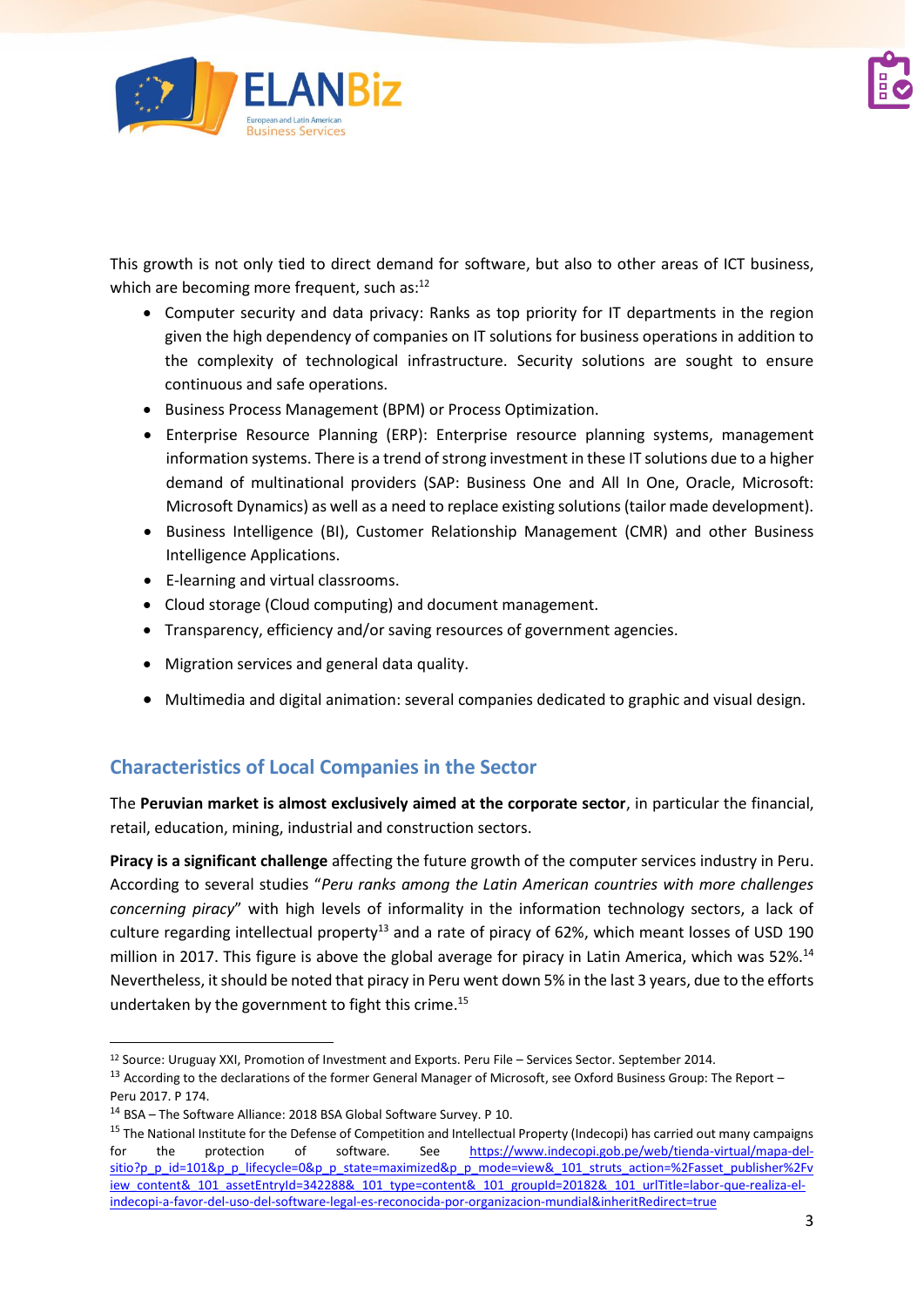

Almost all multinational companies in the computer services sector have a presence the Peruvian market including:

- Oracle Peru <https://www.oracle.com/pe/index.html>
- IBM,<https://www.ibm.com/pe-es>
- Microsoft Peru <https://www.microsoft.com/es-pe/store/b/home>
- Hewlett Packard Peru <https://www8.hp.com/pe/es/hp-information/index.html>
- Epso[n https://epson.com.pe/](https://epson.com.pe/)
- Lenovo<https://www.lenovo.com/pe/es/>
- Dell Peru SA[C https://www1.la.dell.com/pe/es/gen/df.aspx?refid=df&s=gen](https://www1.la.dell.com/pe/es/gen/df.aspx?refid=df&s=gen)

## **Regulations Applicable to Foreign Investment**

The sector **has a legal regime open to private companies, whether local or foreign**. Regulation concerning foreign investment do pose obstacles considering that, in general, there are no limitations of any kind for companies that wish to invest in Peru<sup>16</sup>.

It should be noted that **the free trade agreement between the EU, Peru and Colombia**, which is applied provisionally since March 1<sup>st</sup> 2013 and which Ecuador joined in November of 2016 (the "Agreement"), has liberalized the computer services sector under Title IV and Chapters: 2 (Establishment), 3 (Cross-border supply of services) and 4 (Temporary presence of natural persons for business purposes). The Parties signed a mutual understanding concerning Computer Services in Article 132 of said title.

**Concerning the protection of intellectual property rights –** for the creation and/or development of software, Peru has local regulations<sup>17</sup> which guarantee its protection and due registry in the country before the National Institute for the Defense of Competition and the Protection of Intellectual Property – [INDECOPI.](https://www.indecopi.gob.pe/indecopi)

**Tax incentive**, the Law N° 30309 – Law which promotes Scientific Investigation, Technological Development and Innovation – has established a system for the deduction of costs that benefit natural and/or legal persons carrying out scientific investigation as well as technological development and innovation (I+D). 18

<sup>&</sup>lt;sup>16</sup> For a detailed list of regulations on the topic of Foreign Investment, please check the Infocard "Invest in Peru".

<sup>&</sup>lt;sup>17</sup> See in particular Legislative Decree  $N<sup>o</sup>$  822 – Law of Copyright

<sup>18</sup> Law N° 30309. See in detail: [http://orientacion.sunat.gob.pe/index.php/empresas-menu/impuesto-a-la-renta](http://orientacion.sunat.gob.pe/index.php/empresas-menu/impuesto-a-la-renta-empresas/preguntas-frecuentes-impuesto-a-la-renta-empresas/6757-05-preguntas-frecuentes-beneficio-tributario-ley-n-30309-gastos-en-investigacion-desarrollo-tecnologicoe-innovacion-tecnologica-i-d-i)[empresas/preguntas-frecuentes-impuesto-a-la-renta-empresas/6757-05-preguntas-frecuentes-beneficio-tributario-ley-n-](http://orientacion.sunat.gob.pe/index.php/empresas-menu/impuesto-a-la-renta-empresas/preguntas-frecuentes-impuesto-a-la-renta-empresas/6757-05-preguntas-frecuentes-beneficio-tributario-ley-n-30309-gastos-en-investigacion-desarrollo-tecnologicoe-innovacion-tecnologica-i-d-i)[30309-gastos-en-investigacion-desarrollo-tecnologicoe-innovacion-tecnologica-i-d-i](http://orientacion.sunat.gob.pe/index.php/empresas-menu/impuesto-a-la-renta-empresas/preguntas-frecuentes-impuesto-a-la-renta-empresas/6757-05-preguntas-frecuentes-beneficio-tributario-ley-n-30309-gastos-en-investigacion-desarrollo-tecnologicoe-innovacion-tecnologica-i-d-i)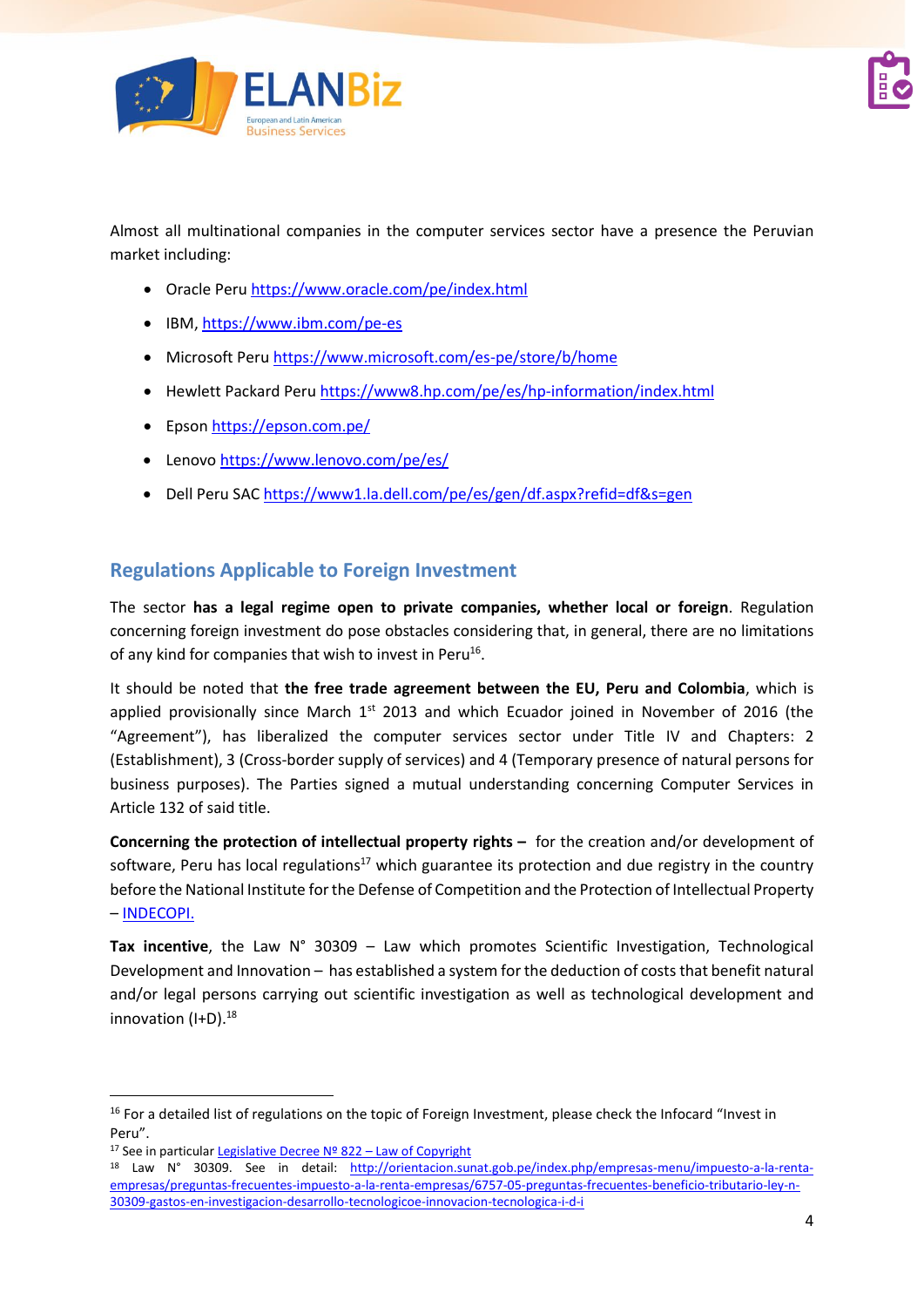

**Application of Income Tax (IR) -** the payment for the acquisition of a software user license and the definitive transfer of any or all the property rights over the software, is exempt from income tax (29.5% annually). <sup>19</sup>

**Value Added Tax (VAT) -** some operations are exempt from the VAT, mainly: i) the definitive transfer of software when the proprietor is a natural or legal person, non-domiciled in Peru ii) the development of software by commission or the transfer for use (user's license) when the software is used abroad.<sup>20</sup>

## **Opportunities for European Companies**

The following are opportunities for **European companies to utilize**:

- **Need for specific solutions in certain sectors, mainly banking and finance**. Peru's financial system has a wide variety of companies, presenting a great opportunity for SMEs in the EU software industry. For example, in the financial sector alone, there are multiple traditional banks, financial companies, municipal banks, rural credit unions and SME development agencies. Also, there is a large and assorted number of financial leasing companies, insurance companies, fiduciary service companies, mortgage management companies, factoring companies, complementary and related services companies in addition to general warehouses, fund transfer companies including cooperatives, etc. Almost all these companies are required by law and by the National Superintendence of Banking and Insurance to have software solutions for their operations.
- **The outsourcing of big companies as a business opportunity for European SMEs**.
- **Lack of qualified programmers in Peru**. The yearly number of college graduates is not enough to cover the demand for skilled labor in the sector.
- **Local software companies do not provide more complex services**, which are provided by foreign companies in the country.
- **Development of technologies for business management.** Specifically, specialized software technologies for managing large amounts of information, business intelligence, human resources, higher education, services for the mining, engineering and construction industries to mention just a few.

## **Main Sector Fairs**

• **Peru Digital Summit 2020**: International Conference on Digital Transformation, with more than 50 speakers and panelists from all over the world which took place at the LCC – Centro

<sup>&</sup>lt;sup>19</sup> Check in detail [Article 16° of the Rules of Procedure of the Law of Income Tax.](http://www.sunat.gob.pe/legislacion/renta/regla/cap5.pdf)

<sup>&</sup>lt;sup>20</sup> See in detai[l article 12 sub-section e\) of the Rules of Procedure of the VAT Law.](http://www.sunat.gob.pe/legislacion/igv/regla/cap2.htm)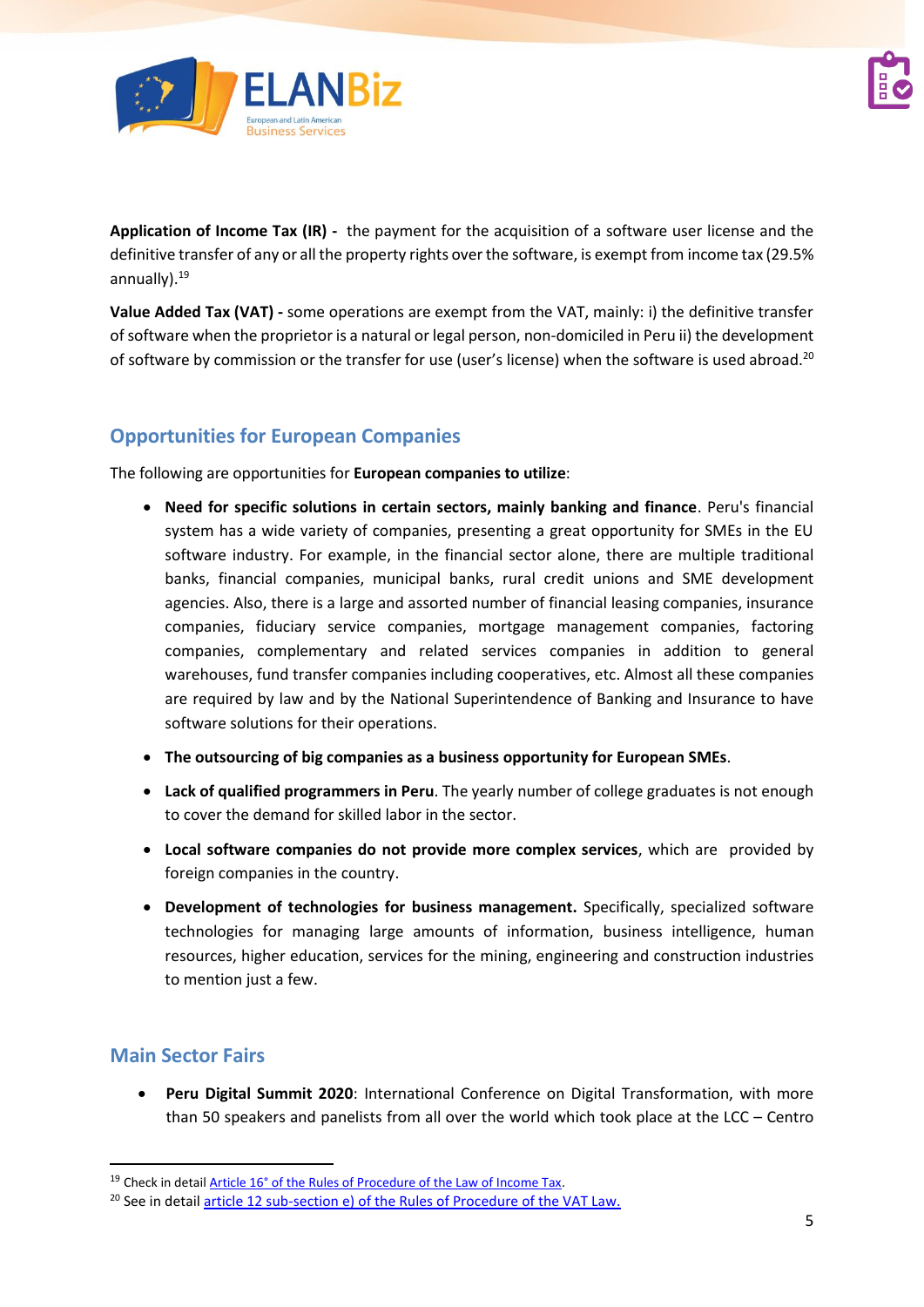

de Convenciones 27 de Enero, Av. Arqueología 174, San Borja, Lima from 19 -22 February 2020. [https://www.eventbrite.com.pe/e/entradas-peru-digital-summit-2020-](https://www.eventbrite.com.pe/e/entradas-peru-digital-summit-2020-89197555289?aff=erelexpmlt) [89197555289?aff=erelexpmlt](https://www.eventbrite.com.pe/e/entradas-peru-digital-summit-2020-89197555289?aff=erelexpmlt)

- **Expo TIC**: International Technology, Informatic and Communications Fair, organized by the Information and Communications Technology Committee of the Chamber of Commerce of Lima[. http://www.expotic.com.pe/](http://www.expotic.com.pe/)
- **EXPOTEC**[: https://www.expotecperu.com/](https://www.expotecperu.com/)

## **Main Sector Associations**

- **CONCYTEC** is the governing institution of the National System of Science and Technology and Technological Innovation (SINACYT) composed by Academia, the Peruvian State Research Institutes, business organizations, communities and civil society. It is regulated under the Framework Law for Science and Technology N° 28303. It promotes complementarity between the programs and projects in the field of science, technology and technological innovation of public institutions, academia, business social organizations and SINACYT members. <http://portal.concytec.gob.pe/>
- **La Asociación Peruana de Productores de Software (APESOFT)** is a private nonprofit organization with the aim of promoting the national software industry, improving competitiveness of its members and promoting the export of Peruvian software. <http://apesoft.org/quienes.htm>
- **Asociación de Empresas de Electrónica, Tecnologías de la Información, Telecomunicaciones y Contenidos Digitales [\(AMETIC\)](http://www.ametic.es/)** [is](http://www.ametic.es/) the association of Spanish companies dedicated to computer services, digital technology and telecommunications; with the aim of promoting the digitalization of services and growth of the industry.
- **Information Technology Association of America (ITAA**) [.www.itaaworld.org](http://www.itaaworld.org/)

## **Recommendations for European Companies**

- ✓ The Peruvian government is a big buyer of IT products and services. Foreign companies may register with the National Registry of Providers at <http://www.rnp.gob.pe/>
- $\checkmark$  The general rule of contracting in Peru for this type of contract is for a fixed term.
- $\checkmark$  It is preferable that all final agreements and conditions be specifically written.
- $\checkmark$  Peruvian business people usually make sure that the services they are hiring are trustworthy and efficient. Thus, in many cases, these services are subject to evaluation by specialized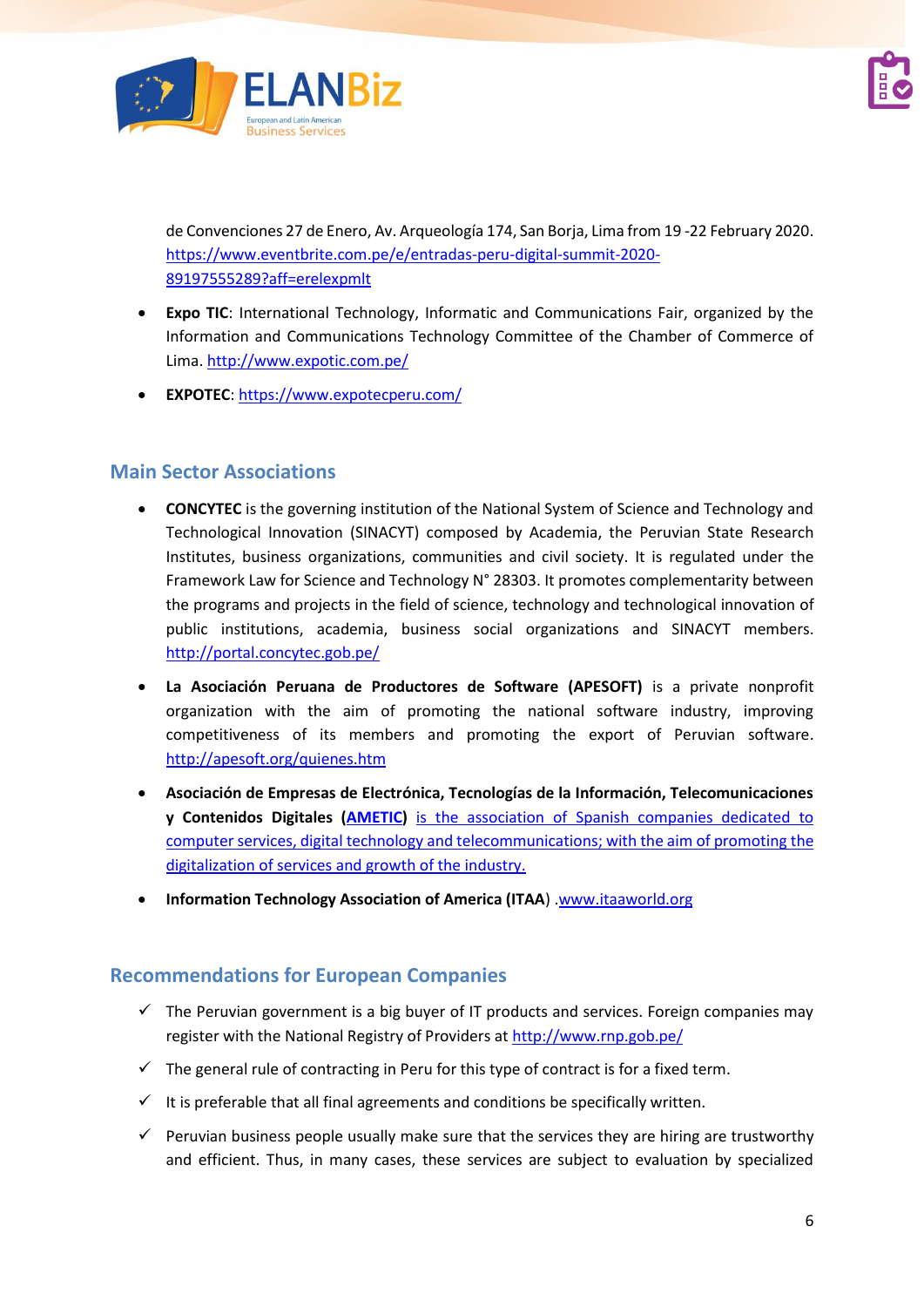

personnel. Consequently, it is not uncommon for them to ask for prior tests before closing a deal.

- $\checkmark$  It is usual for contracts to include a clause stating that the service provider undertakes the obligation to provide the necessary training on how to use the service as well as tech support where applicable.
- $\checkmark$  Software is protected as a literary work and fruit of human ingenuity. Registration of software is simple and can be done in just one day before the National Institute for the Defense of Competition and Intellectual Property (INDECOPI), [www.indecopi.gob.pe.](http://www.indecopi.gob.pe/)<sup>21</sup>

# **Useful Links**

- **Ministry of Foreign Trade and Tourism ‐ (MINCETUR):** [www.mincetur.gob.pe](http://www.mincetur.gob.pe/)
- **Chamber of Commerce of Lima – CCL:** [www.camaralima.org.pe](http://www.camaralima.org.pe/)
- **National Superintendence of Customs and Tax Administration – SUNAT** : [www.sunat.gob.pe](http://www.sunat.gob.pe/)
- **Tariff States, Trade Agreements – Statistical Import and Export Rebates, Market Acess:** [www.aduanet.gob.pe](http://www.aduanet.gob.pe/)
- **National Institute for the Defense of Competition and the Protection of Intellectual Property (INDECOPI):** [www.indecopi.gob.pe](http://www.indecopi.gob.pe/)
- **National Institute of Statistics and Informatics (INEI)**  [www.inei.gob.pe](http://www.inei.gob.pe/)
- **National Office of Electronic and Informatic Governance (ONGEI)** [www.ongei.gob.pe](http://www.ongei.gob.pe/)

**This infocard has been prepared by the experts of the project UE MAT Peru, which provides updated information for the platform ELANBIZ**

<sup>21</sup> [https://www.indecopi.gob.pe/documents/20182/143803/GDA\\_CreadoresDeSoftware.pdf](https://www.indecopi.gob.pe/documents/20182/143803/GDA_CreadoresDeSoftware.pdf)